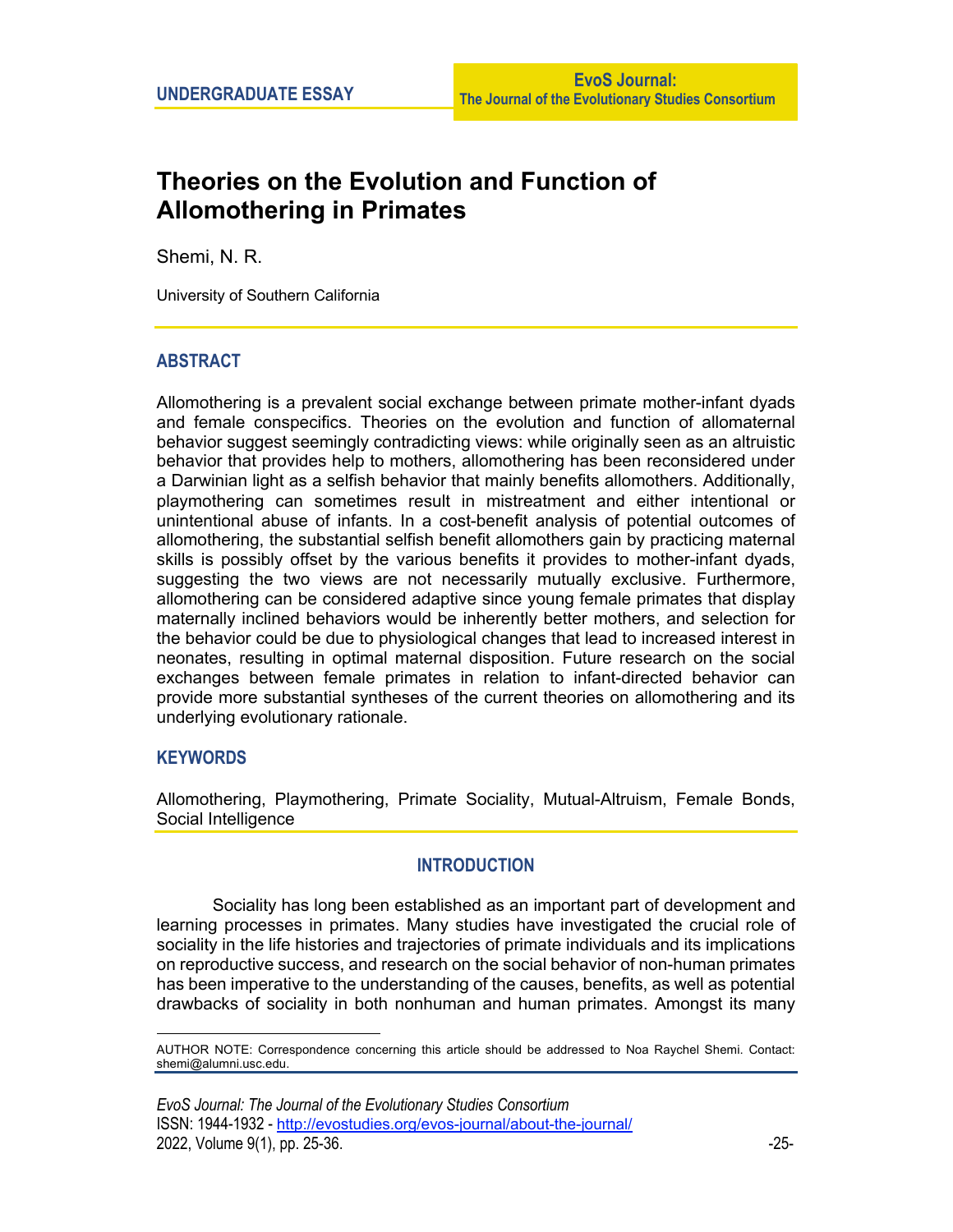underlying rationales, sociality in primates is of significant evolutionary advantage, posited to have reduced predation risk by the formation of group associations (Burkart, 2017; Sorato et al., 2012). Throughout the evolution of many primate species, most likely as a result of living in relatively large groups, primates have become highly predisposed to social learning (Reviewed in Whiten & van de Waal, 2018).

Social learning is known to be an essential aspect of the successful development of primates from infancy to adulthood. Whiten and van de Waal (2018) review the hypotheses relating to the evolutionary roots of social learning and the lifelong advantages it provides when exercised during the early years of infancy. In their analysis of the early phases of social learning, Whiten and van de Waal identify three main phases, the first two of which focus on the importance of mother-infant interaction as the primary source of social exposure, as well as of selective learning from an extending network of group members.

Social interaction, which is enabled and necessitated by social learning, is the primary manner by which primates acquire their distinctive behaviors. Learned behaviors are achieved through the accumulation of social interactions, from early mother-infant interaction to later juvenile and adult bonds, as well as independent observations and experimentation. For instance, social play and environmental exploration in young tufted capuchins (*Cebus apella*) have been demonstrated as critical to their locomotor and activity pattern development (Byrne & Suomi, 1995). While these are observable learned developmental landmarks, more subtle consequences of social exchanges between primate individuals may have similar evolutionary significance as they relate to life history strategies and overall reproductive success. Allomothering—the non-maternal care and handling of an infant by a female group member—represents such a social exchange. The highly nuanced nature of interactions between primate mother-infant dyads and other female conspecifics has led to a theoretical debate on the origin and ultimate function of allomothering throughout the evolution of primate intragroup social dynamics, varying both in form and possible function of its behavioral repertoire.

# **THE RECIPROCAL VALUE OF ALLOMOTHERING: MUTUAL ALTRUISM**

Mothering a primate infant for the first time, although not an exclusively learned behavior by itself, nevertheless requires social skills that were previously demonstrated as not consistently instinctual. Maternal abuse of primate infants, for instance, was observed in multiple studies (Maestripieri et al., 1997; Maestripieri & Carroll, 2000; Nadler, 1980; Sanchez et al., 2010). Furthermore, the inherent conflict that arises between mothers and infants can restrict the mother's necessary foraging time (Reviewed in Maestripieri, 2002; Trivers, 1972).

In such instances, allomothering can potentially benefit both mothers and infants. In cases of neglecting or abusive mothers, allomothering can offset neglect or maltreatment and benefit the infant through added supervision and care, as well as increase the likelihood of infant adoption by other females in the event of a mother's death (Horwich & Manski, 1975; Lancaster, 1971; Struhsaker, 1967). When infants are being handled by other group members, mothers can allocate time for their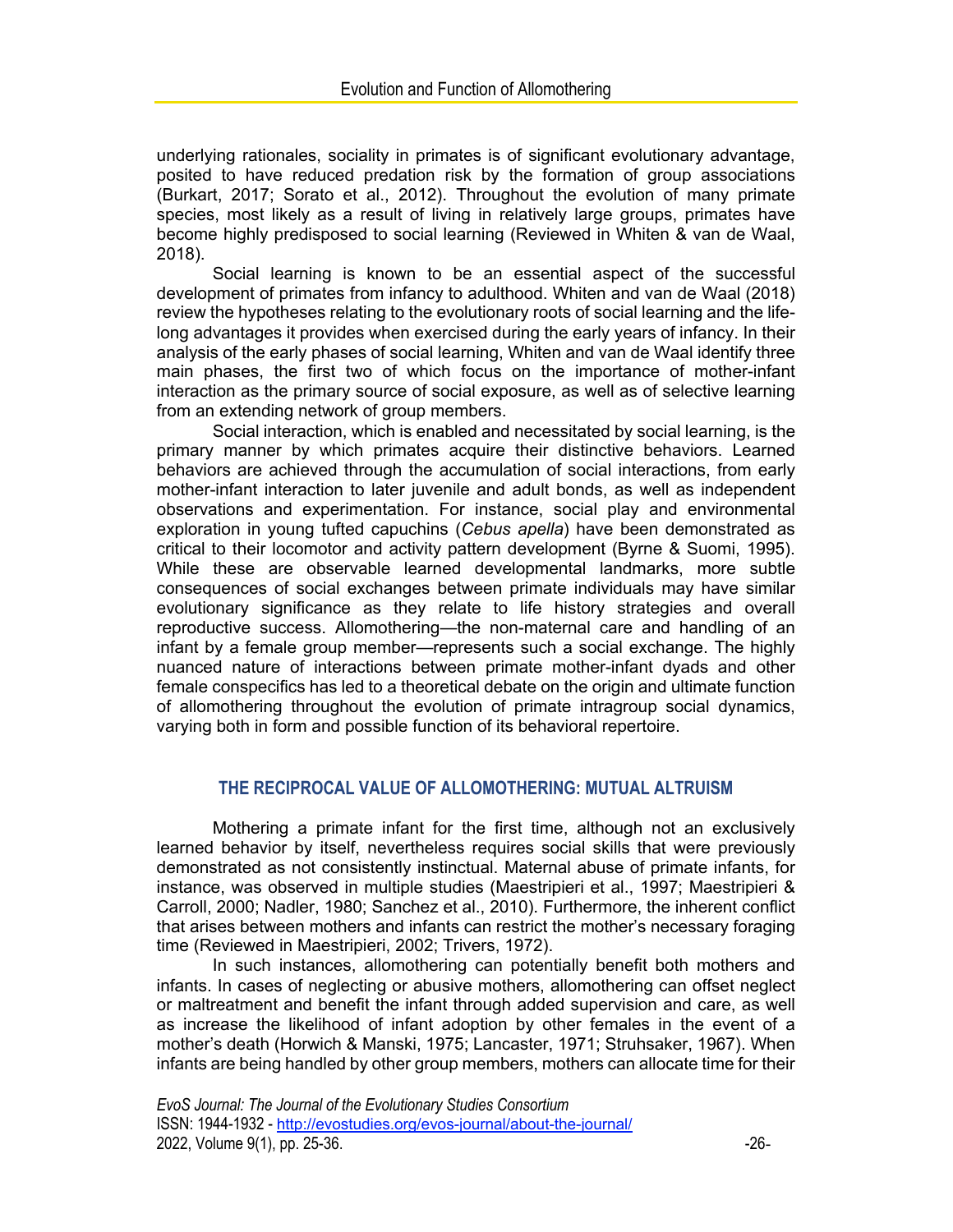own physiological needs, and infants can benefit from the social exposure itself (Horwich & Manski, 1975; Hrdy, 1976). In wild capped langurs (*Presbytis pileata*), it was observed that a mother's average feeding time increases when her infant is in an allomother's care (Stanford, 1992). Pig-tailed macaque (*Macaca nemestrina*) mothers were observed to be significantly less social throughout pregnancy and for months after parturition (Maestripieri, 1999) enabling them to allocate a greater amount of energetic resources to care for themselves and their infants rather than to socializing.

The possible benefits of allomothering to mothers and their infants can explain why mothers would allow such behavior in the first place, yet the initiation of infant handling mostly originates in the caretakers themselves. Allomaternal behavior therefore poses another evolutionary question: why would allomothers dedicate time and resources to provide help and care for infants other than their own? (Mitani & Watts, 1997).

Searching for deeper evolutionary explanations for this seemingly altruistic behavior, researchers have investigated the social interactions between infants and female conspecifics with the attempt to distinguish the benefits playmothering provides to individuals who show an inclination for it. Infant handling was found to be a social priority for juvenile to adult female blue monkeys (*Cercopithecus mitis*) and suggested to reflect the benefit of practicing mothering skills from a young age (Cords et al., 2010). Similar instances of allomothering have been observed across the primate taxa and shown to result in greater offspring reproductive success, as mothers who have practiced motherhood before having their own infants, by playing with and/or being in close proximity to other mother-infant dyads, would likely become better mothers themselves (Hrdy, 1976; Lancaster, 1971; Quiatt, 1979). With similar correlation, Silk et al. first demonstrated the fitness benefits of female social relationships among a group of free-ranging chacma baboons (*Papio ursinus*), with an increase in offspring survival attributed to strong female bonds (Silk et al., 2009). Such observations suggest that allomothering is not entirely altruistic, as it provides adaptive benefits to allomothers by enabling them to practice mothering skills which can benefit their future offspring.

Allomothering is therefore thought to have adaptive merit as a reciprocally altruistic behavior. Female baboons (*Papio anubis*), for instance, were observed to groom mothers for longer periods of time when handling their infants as an exchange, and mothers themselves were more tolerant to allomothering if groomed first (Henzi & Barrett, 2002). Given this potentially mutualistic nature of allomothering, it was suggested that the biological market model—trading "social currencies" with individuals who can offer fitness benefits in return—can explain such an exchange between mothers and non-mothers (Frank & Silk, 2009).

# **THE DARWINIAN PERSPECTIVE: A SELFISH ACT**

Originally seen as an entirely altruistic behavior that provides help to mothers, allomothering has been reconsidered under a Darwinian light which presents a counterargument to altruism-suggestive views. Following a classic Darwinian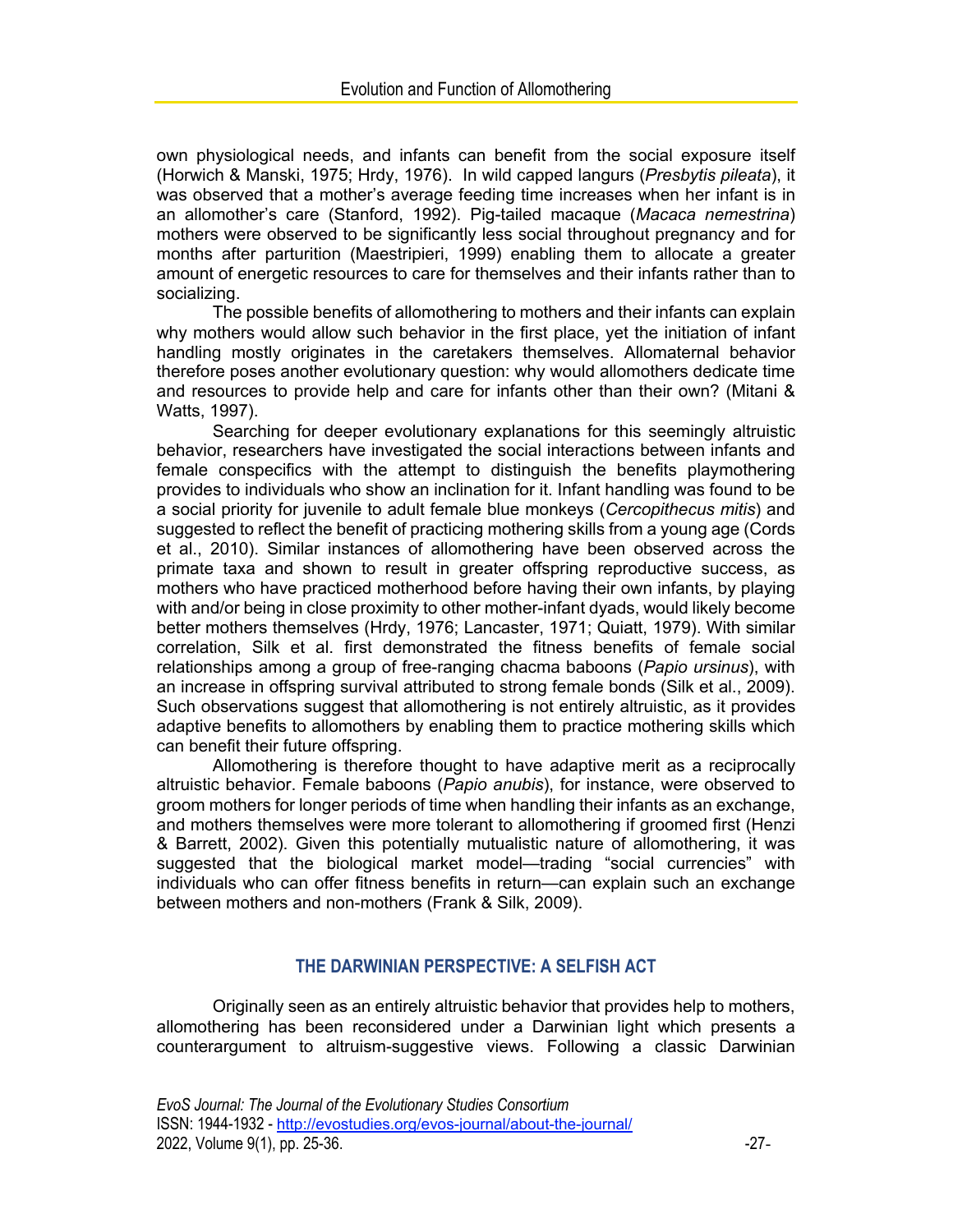interpretation, allomaternal behavior is seen as an entirely selfish behavior that benefits young nulliparous females who exploit infants that are not their own and use them to practice their underdeveloped mothering skills without risking their own progeny in the process (Hrdy, 1976; Lancaster, 1971; Trivers, 1972; Wasser & Barash, 1981). In this manner, it is the allomother's future infants that mainly benefit and therefore her own reproductive success—by receiving better care and a reduced risk of suffering any unintentional mistreatment that could result from inexperience, due to the practice they have gained while handling others' infants as young allomothers.

Although differing views on allomothering are still argued for by researchers, the Darwinian view is currently widely accepted as the most likely explanation for the evolution of allomaternal behavior, enhancing the maternal skills of nulliparous females by playmothering, and is thus seen as adaptive mostly for young female primates.

## **IMPLICATION OF PLAYMOTHERING**

Other than socializing with and caring for infants, playmothering can sometimes result in mistreatment and either intentional or unintentional abuse (Hrdy, 1976; Maestripieri, 1994; Silk, 1980). Infant kidnapping, for instance, was demonstrated to harm infants in some cases while rescue attempts by the mother were not always successful (Quiatt, 1979)**.**

Additionally, extreme cases of "aunting-to-death" as coined by Hrdy (1976) have been observed (Brain, 1992; Hrdy, 1976; Shopland & Altmann, 1987), highlighting a pivotal cost of allomothering to mother-infant dyads, and providing support for the selfish aspect of the behavior considering such severe outcome. In light of such observations, allomothering has been suggested as a form of reproductive competition between females (Shopland & Altmann, 1987).

Although being handled by young nonmothers poses clear risks to infants, which thereby represent subsequent costs to the mothers, the benefits of alloparenting possibly offset the costs in some situations by freeing a substantial amount of time for mothers to tend to their own needs and even produce more offspring (Mitani & Watts, 1997).

## **COST-BENEFIT ANALYSIS OF VIEWS ON ALLOMOTHERING**

The different views on the origin and nature of allomothering presented thus far can be summarized into four main categories, which can each be analyzed for the potential costs and benefits it confers to the individuals involved in the social interaction (i.e., mother-infant dyads and allomothers). The cost-benefit analysis is also presented in Table 1 below.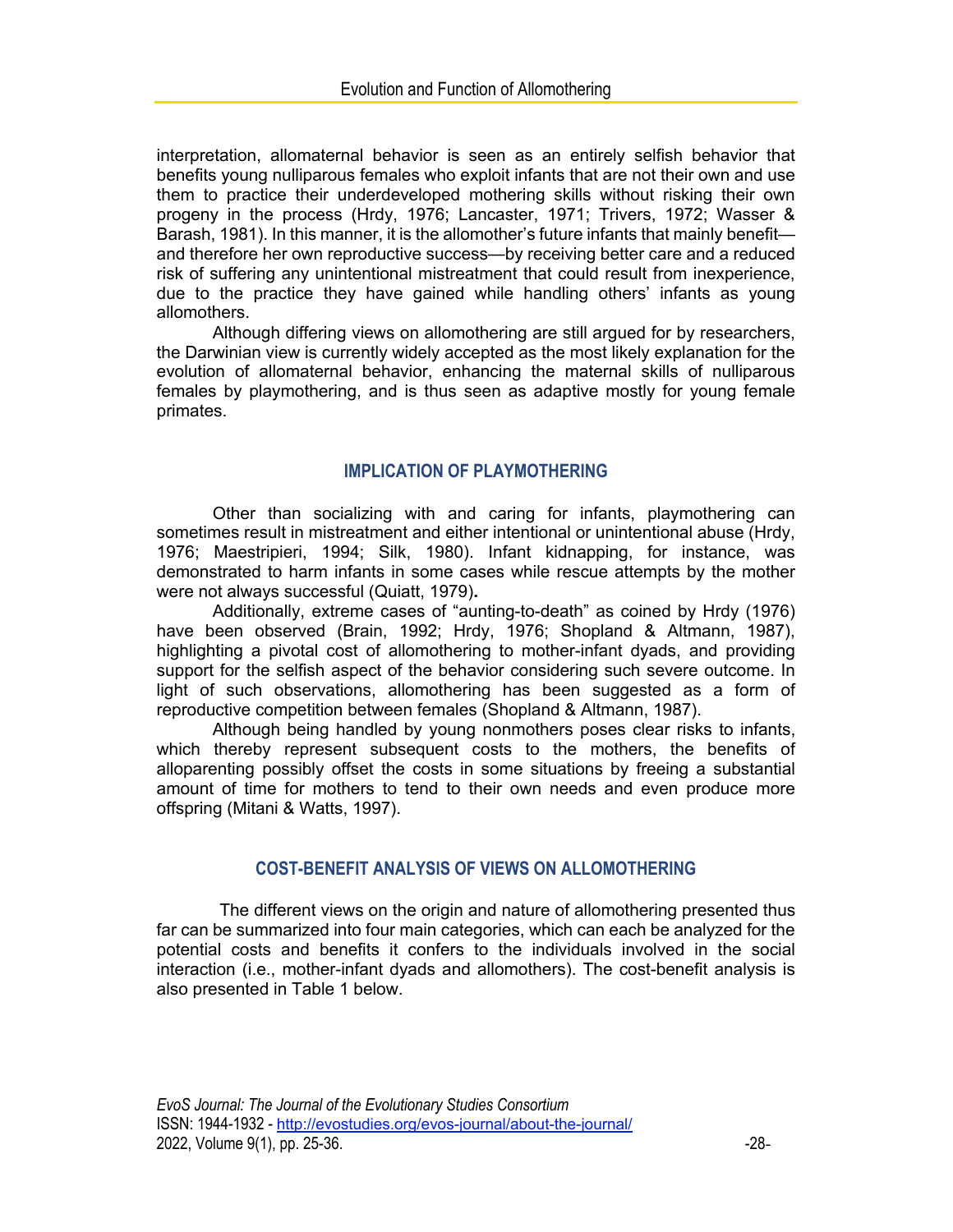## **1. Enhancing the Maternal Skills of Allomothers**

Playmothering confers an evolutionary advantage to the allocaretakers by enabling them to practice their maternal skills without risking their own offspring, selfishly increasing their reproductive success in the process.

## **1.1 Cost-benefit Analysis**

This view represents the greatest costs to mother-infant dyads, constantly in an evolutionary deficit while allomothers are the main beneficiaries of their allomaternal behavior, gaining experience at the expense of others.

#### **2. Providing Socialization for Infants**

The social play provided by the allomothers confers the advantage of increased socialization for infants, which provides crucial life-long skills as well as a chance to establish social networks within one's own group.

#### **2.1 Cost-benefit Analysis**

Infants gain clear adaptive benefits (as well as their mothers by virtue of the increased reproductive success of their infants), while posing costs to allomothers by decreasing their feeding time and potentially restricting travel time and range while handling infants.

## **3. Maximizing the Mothers' Foraging Time**

While infants are socializing under an allomother's care, mothers can dedicate their time to their own needs such as foraging, maintaining social bonds with other group members, and resting.

#### **3.1 Cost-benefit Analysis**

Mothers largely benefit by gaining crucial time that they can allocate to their needs, while the cost to allomothers is forfeiting their own time (decreasing feeding and travel time).

### **4. increasing the Likelihood of Adoption**

The attachment formed during the social interaction between infants and caretakers can result in inclusive fitness benefits for the mother in case of death, by increasing the probability that the infant will consequently be adopted and taken care of by another female.

#### **4.1 Cost-benefit Analysis**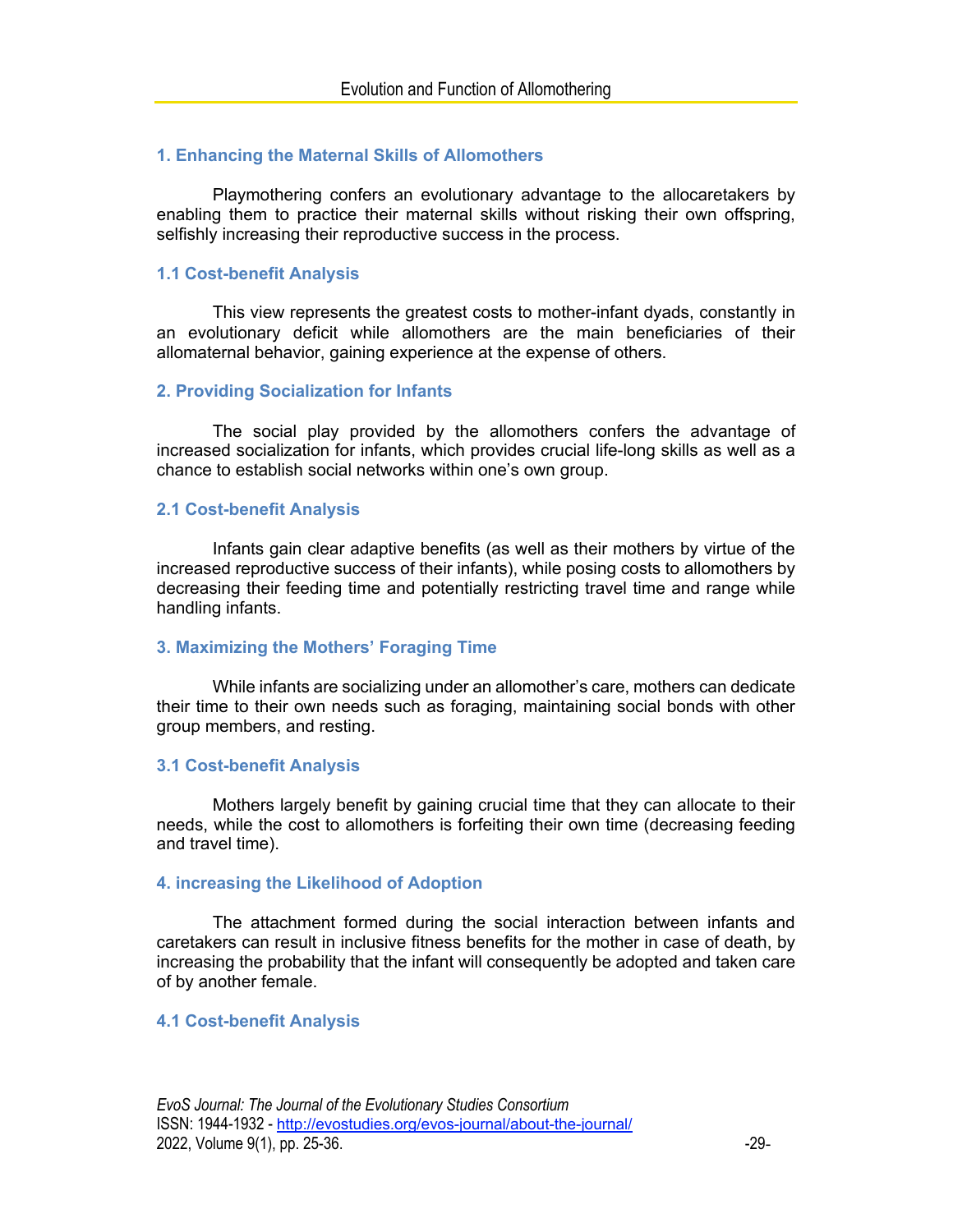Allomothers risk suffering high energetic costs in case of adoption, especially of nonkin, while highly benefiting infants (and their mothers, by extension), by enabling their survival.

|                | <b>Practice</b> | 2. Socialization | 3.<br>Time | 4. Adoption    |
|----------------|-----------------|------------------|------------|----------------|
| Cost           | Mother, infant  | Allomother       | Allomother | Allomother     |
| <b>Benefit</b> | Allomother      | Infant           | Mother     | Mother, infant |

*Table 1.* A visually simplified cost-benefit analysis of the four theories of allomothering

# **ALLOMOTHERING AND THE SOCIAL INTELLIGENCE THEORY**

Elaborated on in *Machiavellian Intelligence: Social Expertise and the evolution of intellect in monkeys, apes, and humans* (Byrne & Whiten, 1988), the social intelligence theory posits that the evolution of intelligence depended on the increase in group size, which offered its own set of benefits (Burkart, 2017; Sorato et al., 2012; Whiten & van de Waal, 2018), and therefore on social dynamics. As social groups aggregated, a greater premium was placed on the mental capacities that seem to define intelligence, such as the ability to remember, distinguish individuals within the group and one's relationship to them, and navigate such complex social networks while manipulating them in an individual's own favor. The evolution of primate social dynamics seems to have evolved around this balancing act: the need to maintain large group sizes while at the same time maximize one's own reproductive success. This presented an evolutionary need for cooperative sociality, which has introduced the potential benefits of prosociality and cooperation between conspecifics working together to achieve a shared goal which is two-fold, and seemingly dichotomous: increasing one's own reproductive success (the selfish aspect) while increasing the reproductive success of other group members at the same time (the altruistic aspect). In such circumstances, what could be interpreted as altruism could very well be merely a byproduct of selfishly driven cooperation.

Of the large repertoire of primate intragroup dynamics, the political intrigues that arise between primate mother-infant dyads and nonmothers within a group are not often represented in the literature as such. The politics of raising and handling offspring are apparent in the data, however, whether as represented by the conflicts between mothers and allomothers, mothers and offspring, mothers and adult males, or between offspring and allomothers. As is the nature of social dynamics, neither is mutually exclusive, and together they represent the delicate net of social interactions that revolve around mother-infant dyads and hold substantial implications for all individuals involved.

With the increased ontogeny that characterizes primate life-histories, the extended period of an infant's dependency on motherly assistance seems to have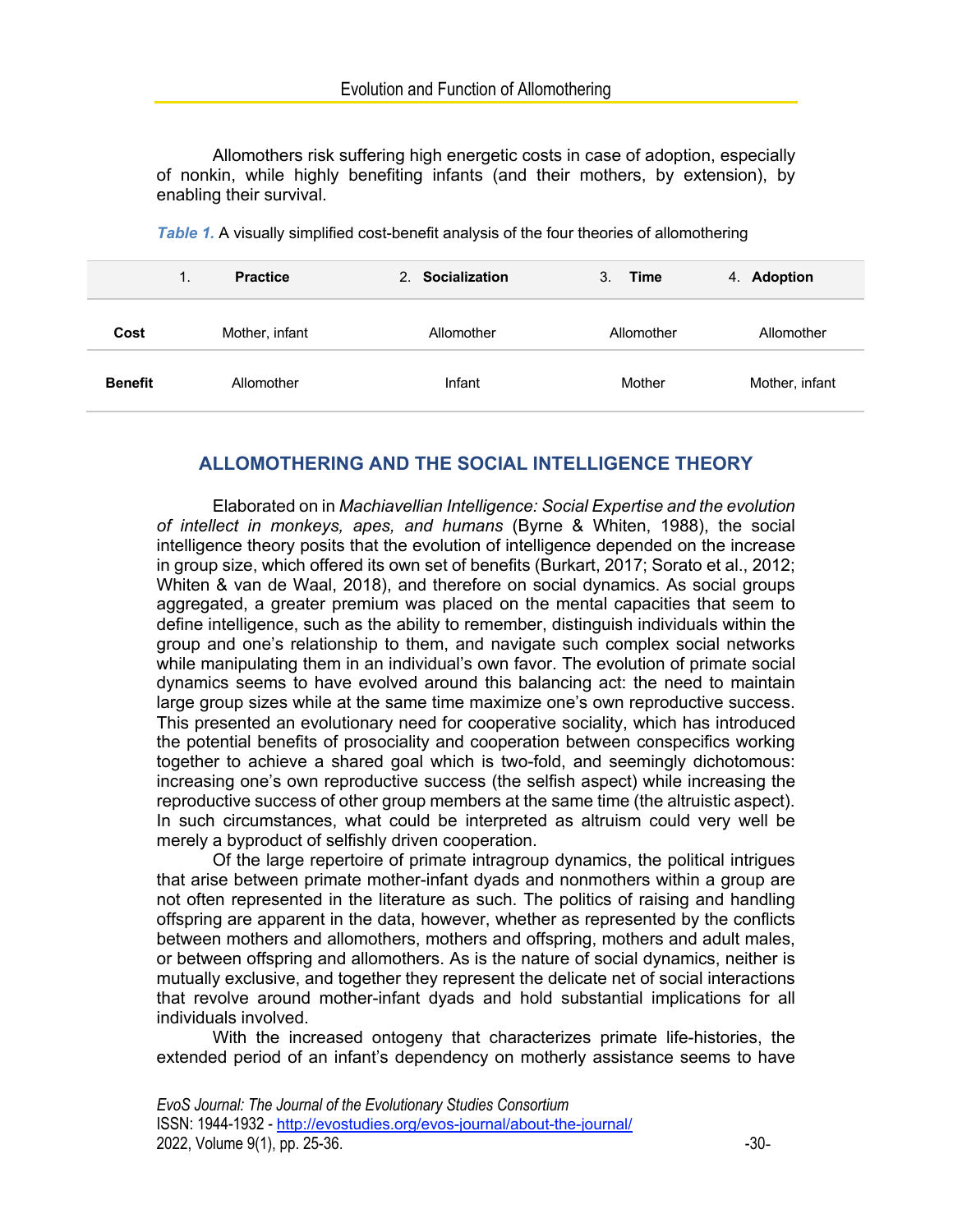favored the need for various forms of help in raising offspring. Unlike other mammalian mothers whose litters often become independent within weeks, primate infants rely on their mothers for an extended time period, often not becoming fully independent until a few years old. Without the gradual socialization of infants by their conspecifics, mothers would have been exhaustively restricted in their time management and allocation for the majority of the infants' developmental years. In this respect, allomothering seems to have been continuously beneficial, even necessary. Cooperative breeding and childcare in humans has been investigated for its evolutionary rationales as well, as it is thought to have had a significant contribution to the social evolution of humans, and was found to be strongly nepotistically motivated (Crittenden & Marlowe, 2008).

Whether driven by nepotism or otherwise, allomaternal behavior could have evolved as a process of cooperation by itself, introducing benefits that can be conferred by cooperative behaviors similar to cooperative hunting, foraging, and other socially collaborative processes that require manipulation of social or environmental structures in a manner which simultaneously maximizes the benefits of each individual in the group. From this perspective, allomothering in primates can be seen as an additional pivotal aspect of the evolution of prosociality, which has been continuously favored by the expansion of group size, thus contributing to the larger encephalization quotients that distinguish primates from other taxonomic groups.

## **SUMMARY AND CONCLUSIONS**

Explanations of the function of allomothering emphasize the outcomes of the behavior, whether it is costly or beneficial to the mothers, their infants, or the allomothers. The resulting theories on allomothering suggest seemingly contradicting explanations. Certain instances of handling infants were demonstrated to be costly to mother-infant dyads and suggested to be mainly beneficial to allomothers (Hrdy, 1976; McKenna, 1979), and others were alternatively demonstrated to benefit mother infant-dyads (Fairbanks, 1990; Frank & Silk, 2009; Silk, 1999; Stanford, 1992), while potentially limiting resources to allomothers .

It is interesting to note that combining the cost-benefit analyses of the currently accepted theories (as presented in Table 1) seems to suggest a greater overall cost to allomothers across the four views, only benefiting them under the prevalent Darwinian view. It can be suggested that the two extremes eventually offset one another over time, resulting in relatively equal averaged outcomes for all individuals involved, and therefore greater reproductive success on an individual level. Cooperative care of offspring, then, will have been beneficial enough to have been consistently adaptive, regardless of the differing nature of individual intentions leading to related behaviors. When considering the Darwinian view as inclusive of the altruistic view, it can be theorized that evolutionary mechanisms that led to the selection for allomaternal behavior have operated on the full range of behaviors that are considered under the umbrella of allomothering, which have been inclusively adaptive regardless of whether it was mostly selfishness or altruism acting as the underlying theoretical motivation for a certain behavioral category.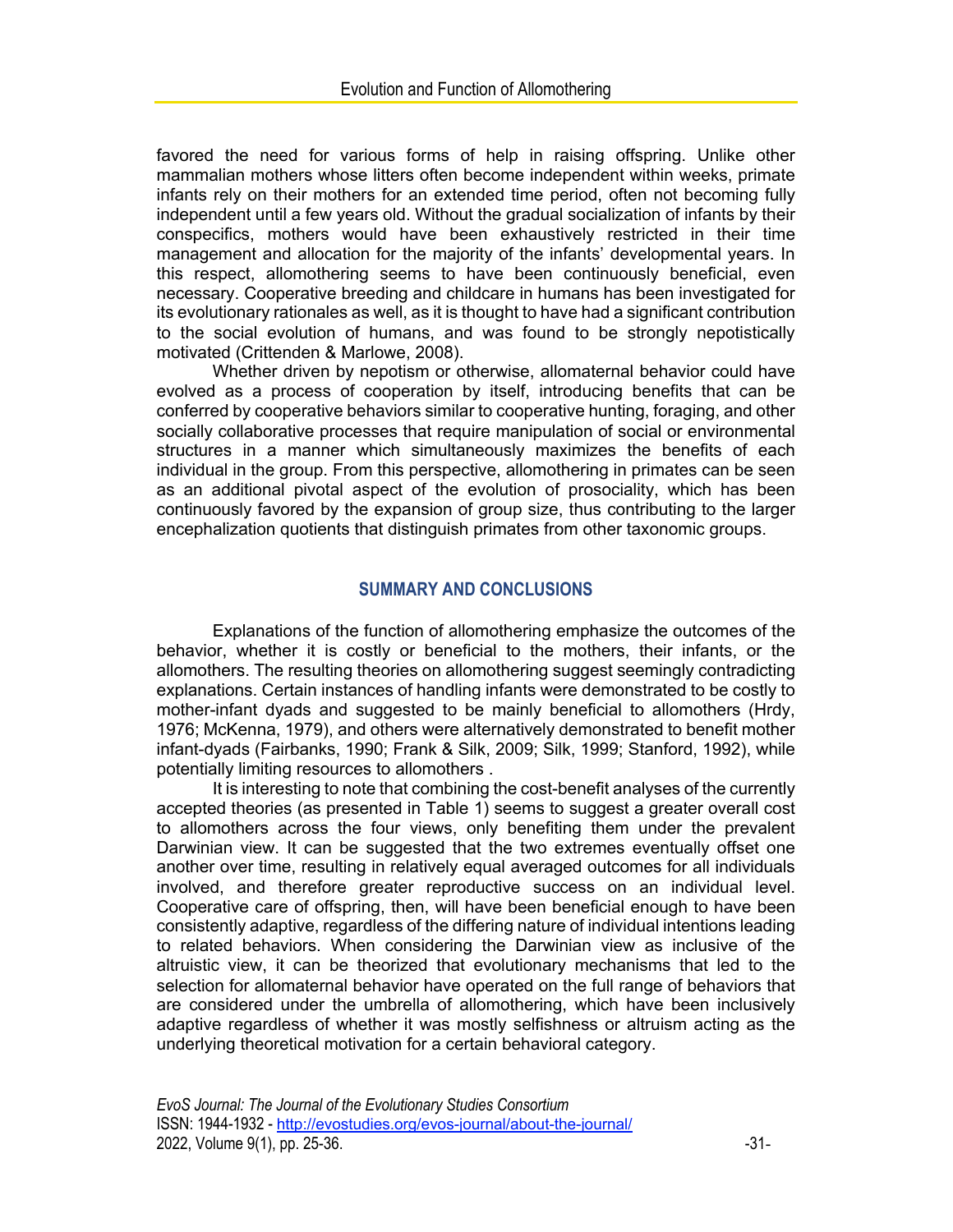Including the theory of reciprocal altruism in relation to allomothering (Fairbanks, 1990) and the biological market model (Frank & Silk, 2009) as complementary to the Darwinian explanation can therefore explain the overall payoffs of the sum of all interactions between females and infants in group-living primates. Such a hypothesis is consistent with evolutionary theory, as it is the process of natural selection which "calculates'' the value conferred by either selfishly or reciprocally driven behaviors and "translates'' them into reproductive success, thereby propagating behaviors that are ultimately adaptive to individuals. Individuals involved in each interaction do not necessarily have to be acting with either a selfish or altruistic ethos, as they may very well be unaware of any reasoning underlying their behavior, and are otherwise driven by immediate instincts or physiological urges. In this respect, it is important to acknowledge both selfishness and altruism as the metaphors that they represent, and while effective in describing evolutionary theories and processes of selection, they can sometimes eclipse the actual underlying mechanisms of natural selection (Quiatt, 1979).

While gaining the experience necessary for handling one's own infant at the expense of another's is seen as fundamentally selfish, whether the intention that precedes allomaternal behavior is selfish or altruistic is challenging to assess empirically and therefore often ignored. Yet the two are not necessarily mutually exclusive either: if the intention to help mothers is the main motivation, experience will nonetheless be gained in the process. Similarly, if the intention is to handle infants for one's own benefit (most likely driven by physiological changes), helping their mothers can result as an unintentional yet still beneficial byproduct. Both instances will eventually benefit both the allomother and the mother-infant dyad involved, regardless of intentionality, which is therefore difficult to establish.

In cases of kidnapping or abuse of infants during handling, mother-infant dyads can suffer relatively high costs as a result of the exchange. In such circumstances, forced handling of infants is most likely selfishly driven, resulting from interest in handling infants for the sake of the behavior itself. The interpretation of such behavior as well as behaviors of other group members that actively intervene in such interactions, trying to chase away the kidnapper or otherwise assist the mother in efforts to retrieve the infant, can be more correctly described as altruistic, directly aiming to provide help. It is in these circumstances therefore that intentionality can be more accurately assessed.

Furthermore, a relatively simpler explanation of the adaptive benefit acquired by the interest in infants is that young female primates that demonstrate such interest would be better mothers than those who show less interest in caring for and handling infants to begin with (Silk, 1999). The selection for the behaviors related to allomothering, therefore, could have been strongly driven by the selection for the physiological changes that specifically lead the increased interest in caring for infants that adolescent female primates demonstrate. These physiological changes lead to a range of infant-directed behaviors with an array of possible outcomes: some interpreted as more altruistic as they seem to be cordial and helpful to mother-infant dyads, while others are thought of as selfish as they pose risks to mother-infant dyads and enable allomothers to handle infants as they wish and gain respective experience. All of these, however, can be driven by the same hormonal pathways that increase interest in neonates, resulting in increased behavioral engagement with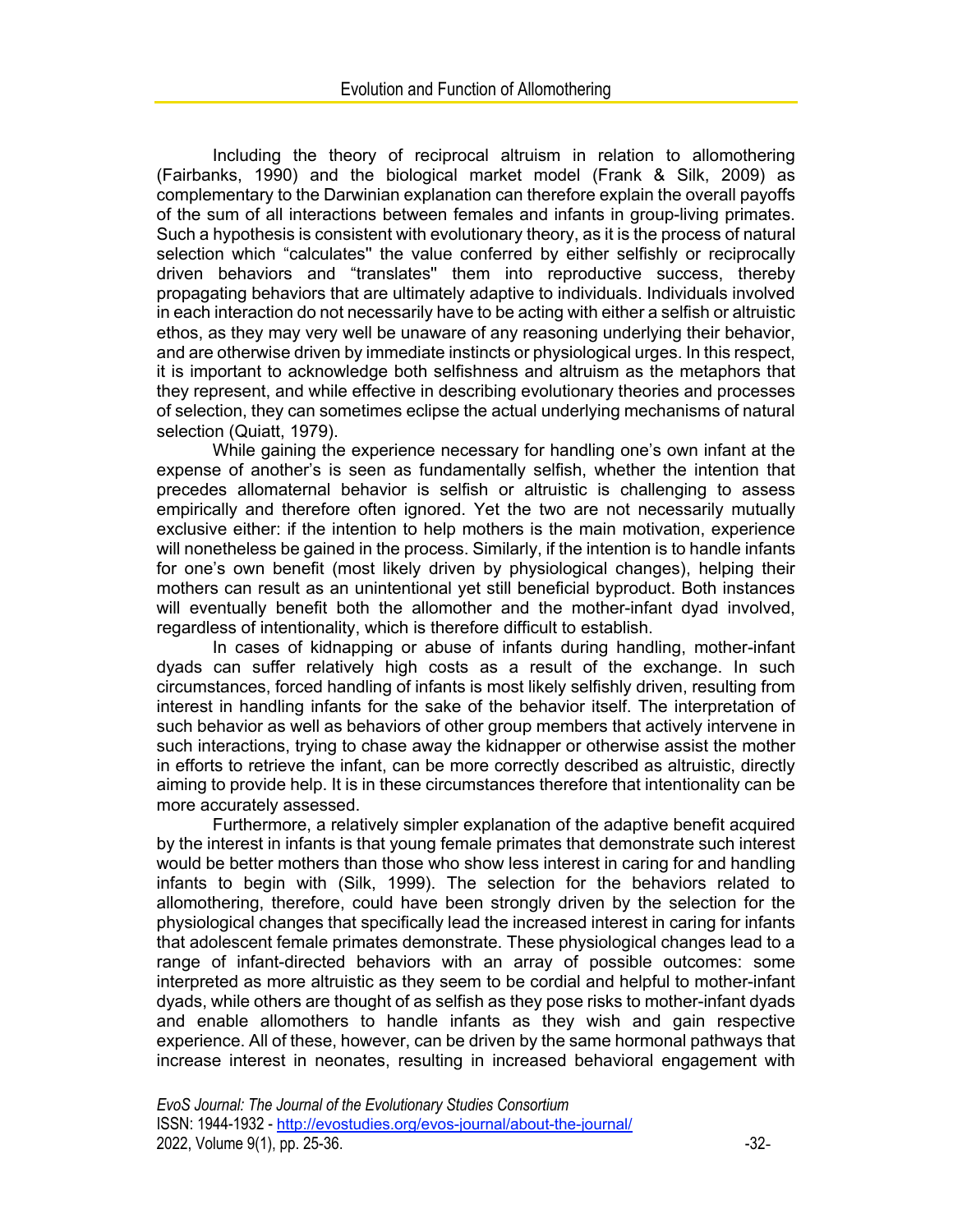infants which will be crucial to the females' future offspring as it represents an adequately optimal maternal disposition.

The possibility of altruism remains, however, just as does that of selfish nepotism, and the amalgamation thereof: do primate allomothers, other than proximately and ultimately enjoying the value of maternal experience, also intend to provide some of the help that they seem to bestow? Indeed, such questions are notoriously challenging to answer since the nuances of behavior, such as its underlying intention, cannot be definitively extrapolated from empirical research. Nonetheless, future research on the social exchanges between female primates in relation to infant-directed behavior should aim to provide a synthesis of current theories to show that they are not mutually exclusive, and attempt to shed light on any immediate, proximate intentionality that precedes behavior.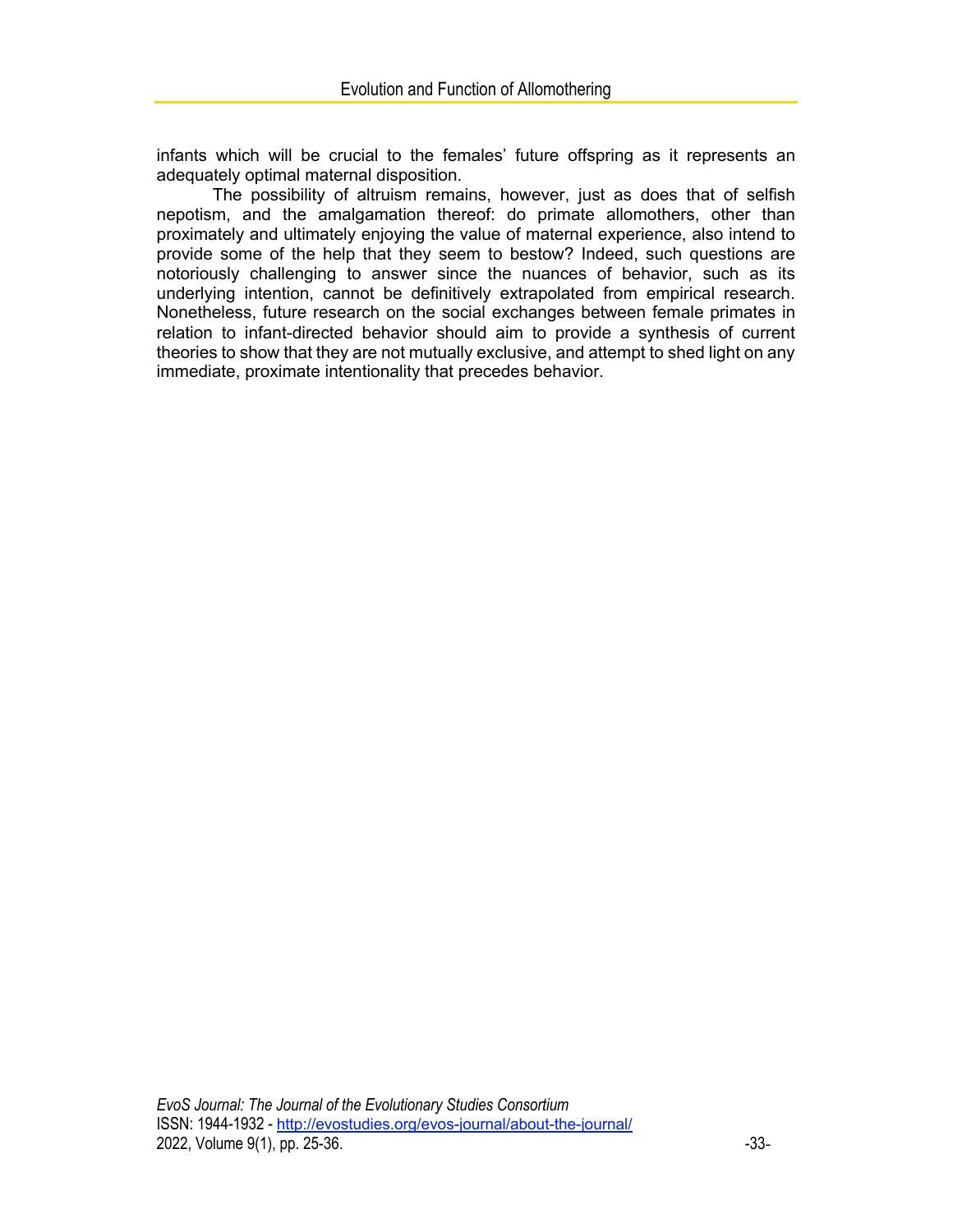## **REFERENCES**

- Brain, C. (1992). Deaths in a desert baboon troop. *International Journal of Primatology*, *13*(6), 593–599. https://doi.org/10.1007/BF02551255
- Burkart, J. M. (2017). Evolution and consequences of sociality. In J. Call, G. M. Burghardt, I. M. Pepperberg, C. T. Snowdon, & T. Zentall (Eds.), *APA handbook of comparative psychology: Basic concepts, methods, neural substrate, and behavior.* (pp. 257–271). American Psychological Association. https://doi.org/10.1037/0000011-013
- Byrne, G., & Suomi, S. J. (1995). Development of activity patterns, social interactions, and exploratory behavior in infant tufted capuchins (Cebus apella). *American Journal of Primatology*, *35*(4), 255–270. https://doi.org/10.1002/ajp.1350350402
- Byrne, R. W., & Whiten, A. (1988). *Machiavellian intelligence: Social expertise and the evolution of intellect in monkeys, apes, and humans* (pp. xiv, 413). Clarendon Press/Oxford University Press.
- Cords, M., Sheehan, M. J., & Ekernas, L. S. (2010). Sex and age differences in juvenile social priorities in female philopatric, nondespotic blue monkeys. *American Journal of Primatology*, *72*(3), 193–205. https://doi.org/10.1002/ajp.20768
- Crittenden, A. N., & Marlowe, F. W. (2008). Allomaternal Care among the Hadza of Tanzania. *Human Nature*, *19*(3), 249. https://doi.org/10.1007/s12110-008- 9043-3
- Fairbanks, L. A. (1990). Reciprocal benefits of allomothering for female vervet monkeys. *Animal Behaviour*, *40*(3), 553–562. https://doi.org/10.1016/S0003- 3472(05)80536-6
- Frank, R., & Silk, J. (2009). Grooming exchange between mothers and non-mothers: The price of natal attraction in wild baboons (Papio anubis). *Behaviour*, *146*(7), 889–906. https://doi.org/10.1163/156853908X396656
- Henzi, S. P., & Barrett, L. (2002). Infants as a commodity in a baboon market. *Animal Behaviour*, *63*(5), 915–921. https://doi.org/10.1006/anbe.2001.1986
- Horwich, R. H., & Manski, D. (1975). Maternal care and infant transfer in two species ofColobus monkeys. *Primates*, *16*(1), 49–73. https://doi.org/10.1007/BF02381799
- Hrdy, S. B. (1976). Care and exploitation of nonhuman primate infants by conspecifics other than the mother. In *Advances in the Study of Behavior* (Vol. 6, pp. 101– 158). Elsevier.
- Lancaster, J. B. (1971). Play-mothering: The Relations between Juvenile Females and Young Infants among Free-ranging Vervet Monkeys *(Cevcopithecus aethiops)*. *Folia Primatologica*, *15*(3–4), 161–182. https://doi.org/10.1159/000155377
- Maestripieri, D. (1994). Social structure, infant handling, and mothering styles in group-living old world monkeys. *International Journal of Primatology*, *15*(4), 531–553. https://doi.org/10.1007/BF02735970
- Maestripieri, D. (1999). *Changes in Social Behavior and Their Hormonal Correlates during Pregnancy in Pig-tailed Macaques*. 12.

Maestripieri, D. (2002). Parent–Offspring Conflict in Primates. *International Journal of* 

*EvoS Journal: The Journal of the Evolutionary Studies Consortium*

ISSN: 1944-1932 - http://evostudies.org/evos-journal/about-the-journal/

2022, Volume 9(1), pp. 25-36.  $-34-$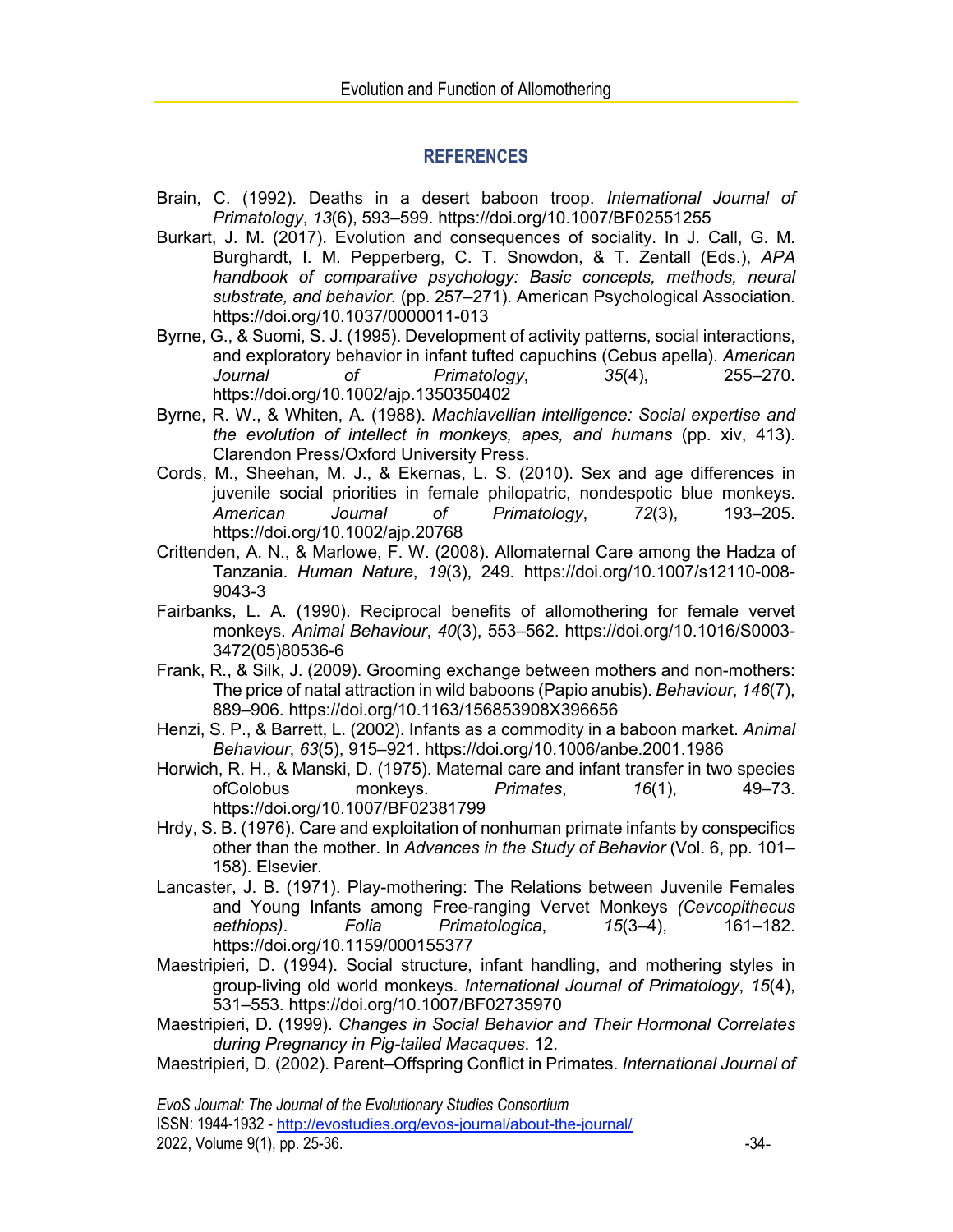*Primatology*, 29.

- Maestripieri, D., & Carroll, K. A. (2000). Causes and consequences of infant abuse and neglect in monkeys. *Aggression and Violent Behavior*, *5*(3), 245–254. https://doi.org/10.1016/S1359-1789(98)00019-6
- Maestripieri, D., I, I., Wallen, K. I., & Carroll, K. A. (1997). *Infant Abuse Runs in Families of Group- Living Pigtail Macaques*.
- McKenna, J. J. (1979). The Evolution of Allomothering Behavior Among Colobine Monkeys: Function and Opportunism in Evolution. *American Anthropologist*, *81*(4), 818–840. https://doi.org/10.1525/aa.1979.81.4.02a00040
- Mitani, J. C., & Watts, D. (1997). The evolution of non-maternal caretaking among anthropoid primates: Do helpers help? *Behavioral Ecology and Sociobiology*, *40*(4), 213–220. https://doi.org/10.1007/s002650050335
- Nadler, R. D. (1980). Child abuse: Evidence from nonhuman primates. *Developmental Psychobiology*, *13*(5), 507–512. https://doi.org/10.1002/dev.420130509
- Quiatt, D. (1979). Aunts and Mothers: Adaptive Implications of Allomaternal Behavior of Nonhuman Primates. *American Anthropologist*, *81*(2), 310–319. https://doi.org/10.1525/aa.1979.81.2.02a00040
- Sanchez, M. M., Mccormack, K., Grand, A. P., Fulks, R., Graff, A., & Maestripieri, D. (2010). Effects of sex and early maternal abuse on adrenocorticotropin hormone and cortisol responses to the corticotropin-releasing hormone challenge during the first 3 years of life in group-living rhesus monkeys. *Development and Psychopathology; Cambridge*, *22*(1), 45–53. http://dx.doi.org.libproxy1.usc.edu/10.1017/S0954579409990253
- Shopland, J. M., & Altmann, J. (1987). Fatal intragroup kidnapping in yellow baboons. *American Journal of Primatology*, *13*(1), 61–65. https://doi.org/10.1002/ajp.1350130108
- Silk, J. B. (1999). Why are infants so attractive to others? The form and function of infant handling in bonnet macaques. *Animal Behaviour*, *57*(5), 1021–1032. https://doi.org/10.1006/anbe.1998.1065
- Silk, J. B. (1980). Kidnapping and female competition among captive bonnet macaques. *Primates*, *21*(1), 100–110. https://doi.org/10.1007/BF02383827
- Silk, J. B., Beehner, J. C., Bergman, T. J., Crockford, C., Engh, A. L., Moscovice, L. R., Wittig, R. M., Seyfarth, R. M., & Cheney, D. L. (2009). The benefits of social capital: Close social bonds among female baboons enhance offspring survival. *Proceedings of the Royal Society B: Biological Sciences*, *276*(1670), 3099–3104. https://doi.org/10.1098/rspb.2009.0681
- Sorato, E., Gullett, P. R., Griffith, S. C., & Russell, A. F. (2012). Effects of predation risk on foraging behaviour and group size: Adaptations in a social cooperative species. *Animal Behaviour*, *84*(4), 823–834. https://doi.org/10.1016/j.anbehav.2012.07.003
- Stanford, C. B. (1992). Costs and benefits of allomothering in wild capped langurs (Presbytis pileata). *Behavioral Ecology and Sociobiology*, *30*(1), 29–34.
- Struhsaker, T. T. (1967). Behavior of Vervet Monkeys and Other Cercopithecines. *Science*, *156*(3779), 1197–1203.
- Trivers, R. L. (1972). Parental investment and sexual selection. Sexual Selection & the Descent of Man, Aldine de Gruyter, New York, 136-179.

ISSN: 1944-1932 - http://evostudies.org/evos-journal/about-the-journal/ 2022, Volume 9(1), pp. 25-36. **-35-8.** -35-

*EvoS Journal: The Journal of the Evolutionary Studies Consortium*